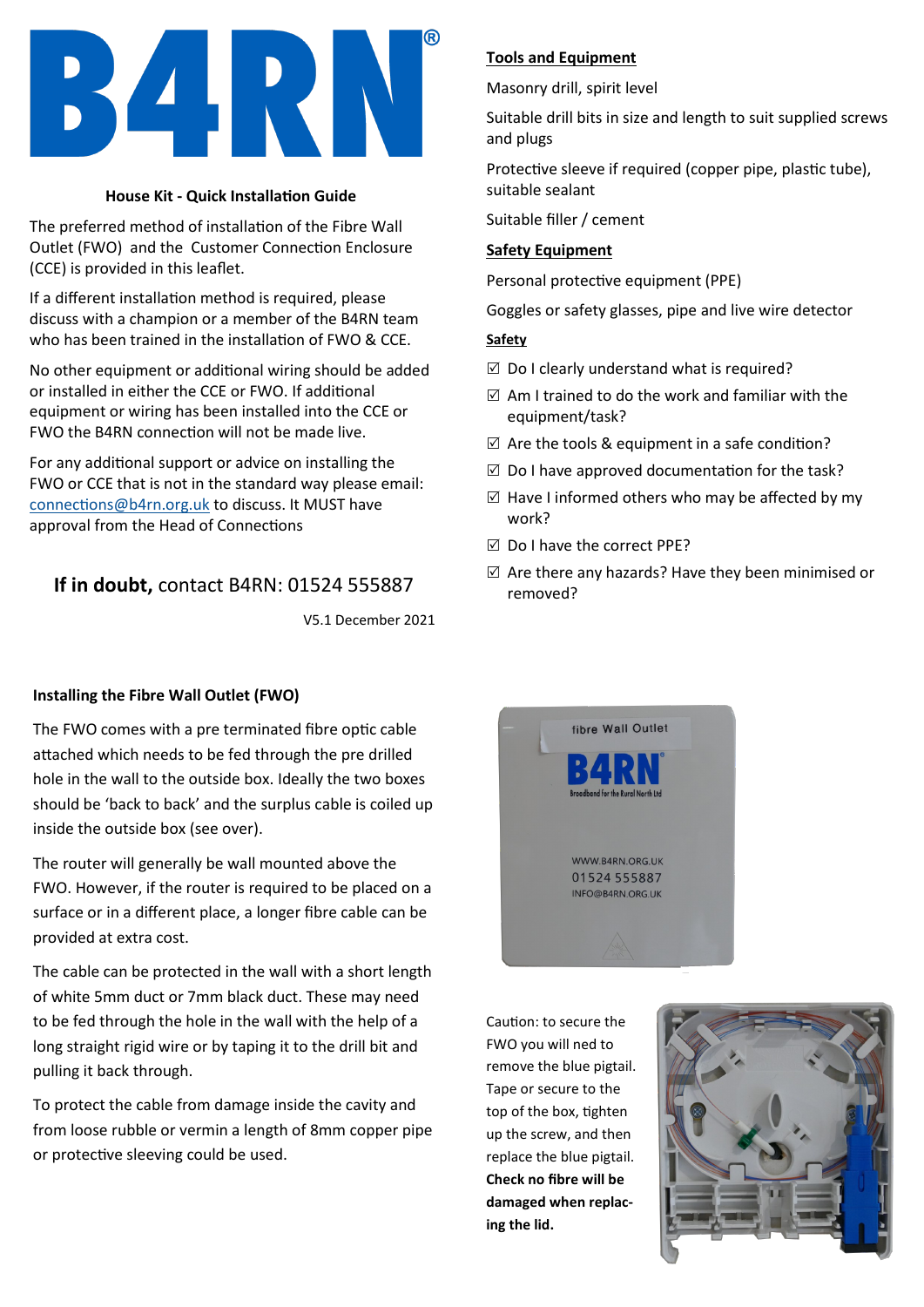

**Preferred method of installation**

#### **STEPS**

Assess the best place for the installation

- 1. Use the template overleaf to mark and check the position of the FWO and the hole for the fibre entry. Use a stud detector to check for services. Check outside for the external position of the CCE.
- 2. Drill the wall and push through the protective tube between the inside and outside.
- 3. Using the template mark and drill the fixing holes for the CCE. Cut ducting flush with wall. Drill out the central hole in the Customer Connection Enclosure (CCE).
- 4. Install plugs and attach CCE to the external wall.
- 5. Return inside to feed the fibre cable through the large hole and fix the FWO in place by locating the screws in the rear face of the FWO and twisting back.
- 6. Carefully remove the FWO lid and lift out the blue connector. Either tape or blu-tac this on top of the box so

## **Drilling House Walls**

When drilling house walls be sure to get the owners express permission first. Have them agree to exactly what you intend doing (and ensure you've taken the precautions regarding electrical cables, pipes, battens etc).

Drilling from the inside-to-outside can result in a small lump of render or stone chipping off the outside wall. Do warn the householder. Drill slowly, switch off hammer action for last part of drilling and do not apply excess force.

Drilling from the outside-to-inside can similarly cause extended damage to interior finish (though this is usually covered up by the FWO).

Also consider accuracy - where you start drilling will be predictable but where your drill comes out the other side will be less so!

Whichever way you drill please ensure from inside-to-out is a slight downward slope of a few degrees so that any moisture will not run back into the house. The hole can be sealed using suitable building sealant to prevent water ingress or draughts.

that the fibre does not snag. Level the box and tighten the screws. Replace the pre terminated blue connector into the unit and carefully wrap the fibre in place. Take care when replacing them that the fibre does not get trapped when the lid is replaced.

### **Outside the property**

- 1. Gently wrap in the white protective fibre.
- 2. Bring approximately 60mm of of black 7mm duct into the bottom right entry point of the outside box. Secure with a p-clip.
- 3. Install foam seals (provided) and secure in place with a cable tie. Seal the other entry points with the other foam pieces.
- 4. Close the CCE door a secure.
- 5. This is the standard installation, if you require a different method please contact your locally trained installer.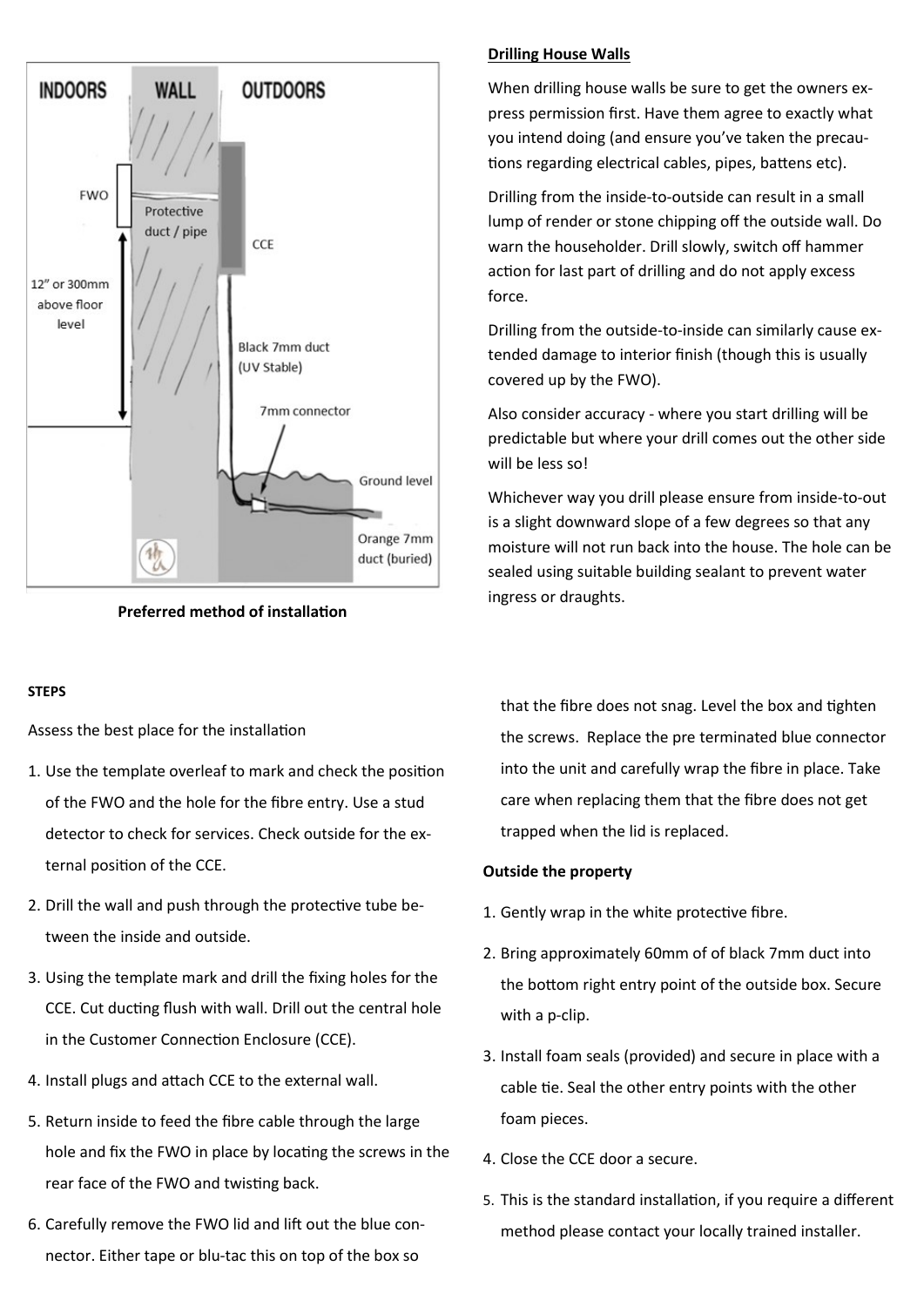#### **Exterior Customer Connection Enclosure (CCE) Template**



 $250mm$